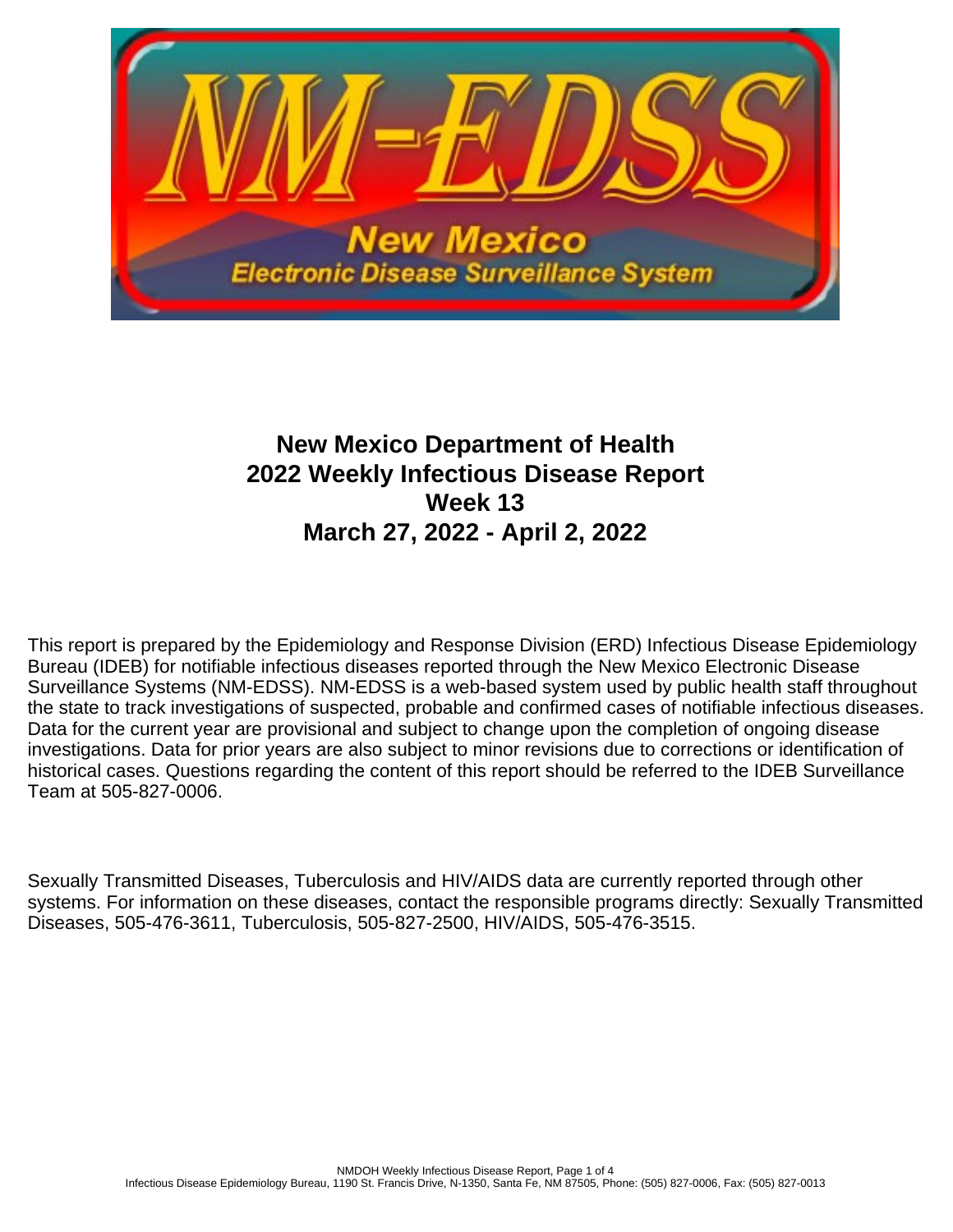## **Monthly Trends for Selected Notifiable Infectious Diseases As of April 2, 2022**

Includes probable and confirmed cases only.

Data for the current year are provisional and may change significantly upon the completion of ongoing investigations. Data for prior years are also subject to minor revisions due to corrections or identification of historical cases.

#### **Number of Reported Cases of Campylobacteriosis by Month**

#### **Number of Reported Cases of Salmonellosis by Month**









 **Number of Reported Cases of Shigellosis by Month**





Number of Reported cases

Number of Reported cases

 $0 -$ 

20

40

60

80

100

 **Number of Reported Cases of Shiga toxin-producing E. coli by Month**



2022 --- Average, last 5 years

Month Jan Feb Mar Apr May Jun Jul Aug Sep Oct Nov Dec



NMDOH Weekly Infectious Disease Report, Page 2 of 4<br>Infectious Disease Epidemiology Bureau, 1190 St. Francis Drive, N-1350, Santa Fe, NM 87505, Phone: (505) 827-0006, Fax: (505) 827-0013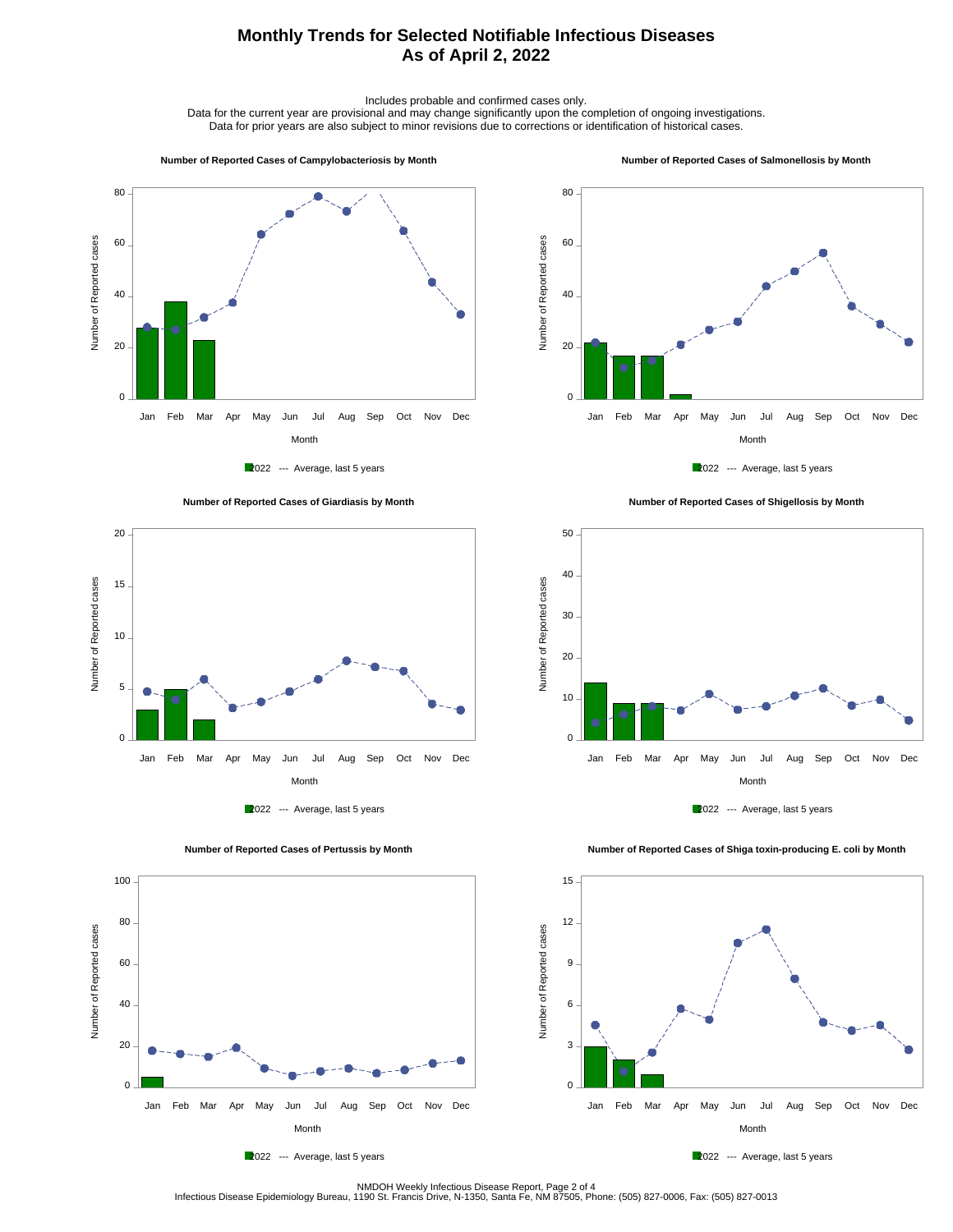## **Summary of Notifiable Infectious Diseases Reported to the New Mexico Electronic Disease Surveillance System (NM-EDSS) As of April 2, 2022**

Includes probable and confirmed cases only.<br>Data for the current year are provisional and may change significantly upon the completion of ongoing investigations.<br>Data for prior years are also subject to minor revisions due

| Condition                                         | <b>This</b><br>week | 5-year<br>weekly<br>average | Week<br>diff   | Last 4<br>weeks         | 5-year<br>4-week<br>average | Last 4<br>weeks<br>diff | <b>YTD</b><br>2022 | 5-year<br><b>YTD</b><br>average | <b>YTD</b><br>diff | Total<br>2021  | <b>Total</b><br>2020 |
|---------------------------------------------------|---------------------|-----------------------------|----------------|-------------------------|-----------------------------|-------------------------|--------------------|---------------------------------|--------------------|----------------|----------------------|
| 2019 Corona Virus                                 | 767                 | 343                         | 424            | 3826                    | 1234                        | 2592                    | 143999             | 8625                            | 135374             | 204339         | 149462               |
| Acute flaccid myelitis                            | $\pmb{0}$           | $\mathsf 0$                 | 0              | 0                       | $\mathsf 0$                 | $\pmb{0}$               | $\pmb{0}$          | 0                               | $\pmb{0}$          | 0              | 0                    |
| Amebiasis                                         | 0                   | 0                           | 0              | 0                       | 0                           | $\mathbf 0$             | 0                  | 0                               | $\pmb{0}$          | 0              | 0                    |
| Botulism, foodborne                               | 0                   | 0                           | 0              | 0                       | 0                           | $\pmb{0}$               | $\pmb{0}$          | 0                               | $\pmb{0}$          | 0              | 0                    |
| Botulism, infant                                  | 0                   | 0                           | 0              | 0                       | 0                           | $\mathbf 0$             | $\pmb{0}$          | 0                               | $\mathbf 0$        | $\overline{2}$ | $\mathbf{1}$         |
| Botulism, wound                                   | 0                   | $\pmb{0}$                   | 0              | 0                       | $\pmb{0}$                   | $\pmb{0}$               | $\pmb{0}$          | 0                               | $\pmb{0}$          | 5              | $\mathbf{1}$         |
| <b>Brucellosis</b>                                | 0                   | 0                           | 0              | 0                       | 0                           | $\mathbf 0$             | 0                  | 0                               | $\mathbf 0$        | $\overline{2}$ | 0                    |
| Campylobacteriosis                                | 6                   | 6                           | 0              | 22                      | 25                          | $-3$                    | 81                 | 87                              | -6                 | 665            | 459                  |
| Chikungunya Virus                                 | 0                   | $\mathbf 0$                 | 0              | 0                       | 0                           | $\mathbf 0$             | $\pmb{0}$          | 0                               | $\pmb{0}$          | 1              | 0                    |
| Cholera                                           | 0                   | 0                           | 0              | 0                       | 0                           | $\mathbf 0$             | $\pmb{0}$          | 0                               | $\mathbf 0$        | 1              | 0                    |
| Colorado Tick Fever                               | 0                   | $\mathsf 0$                 | 0              | 0                       | 0                           | $\mathbf 0$             | $\mathbf 0$        | 0                               | $\pmb{0}$          | 0              | 0                    |
| Cryptosporidiosis                                 | 1                   | $\mathbf{1}$                | 0              | $\overline{\mathbf{c}}$ | $\overline{\mathbf{4}}$     | $-2$                    | 10                 | 10                              | $\pmb{0}$          | 66             | 36                   |
| Cyclosporiasis                                    | 0                   | 0                           | 0              | 0                       | 0                           | $\mathbf 0$             | $\mathbf{1}$       | 0                               | $\mathbf{1}$       | 12             | 6                    |
| Cysticercosis (Taenia solium)                     | 0                   | 0                           | 0              | 0                       | 0                           | 0                       | $\pmb{0}$          | 0                               | $\pmb{0}$          | 0              | 1                    |
| Dengue Fever                                      | 0                   | 0                           | 0              | 0                       | 0                           | $\mathbf 0$             | $\pmb{0}$          | 0                               | $\mathbf 0$        | 0              | $\mathbf{1}$         |
| Ehrlichiosis, chaffeensis                         | 0                   | $\mathsf 0$                 | 0              | 0                       | $\pmb{0}$                   | $\mathbf 0$             | $\mathbf 0$        | 0                               | $\pmb{0}$          | 0              | 0                    |
| Giardiasis                                        | 1                   | $\mathbf{1}$                | 0              | 3                       | 5                           | $-2$                    | 11                 | 15                              | $-4$               | 39             | 47                   |
| Group A Streptococcus, invasive                   | 12                  | 8                           | 4              | 22                      | 32                          | $-10$                   | 111                | 98                              | 13                 | 363            | 320                  |
| Group B Streptococcus, invasive                   | 3                   | 4                           | $-1$           | 10                      | 18                          | -8                      | 39                 | 61                              | $-22$              | 214            | 230                  |
| Haemophilus influenzae, invasive                  | 0                   | $\mathbf{1}$                | $-1$           | 3                       | $\overline{\mathbf{4}}$     | $-1$                    | 11                 | 15                              | $-4$               | 21             | 29                   |
| Hansen disease (Leprosy)                          | 0                   | $\mathsf 0$                 | 0              | 0                       | 0                           | $\pmb{0}$               | $\pmb{0}$          | 0                               | $\pmb{0}$          | 0              | 0                    |
| Hantavirus pulmonary syndrome                     | 0                   | 0                           | 0              | 0                       | 0                           | $\mathbf 0$             | 0                  | 0                               | $\pmb{0}$          | 1              | $\mathbf{1}$         |
| Hemolytic uremic synd, postdiarrheal              | 0                   | 0                           | 0              | 0                       | $\pmb{0}$                   | $\mathbf 0$             | 0                  | 0                               | $\pmb{0}$          | 0              | 0                    |
| Hepatitis A, acute                                | 0                   | $\mathbf{1}$                | $-1$           | 0                       | $\overline{\mathbf{4}}$     | -4                      | $\mathbf{1}$       | 12                              | $-11$              | $\overline{7}$ | 10                   |
| Hepatitis B Viral Infection, Perinatal            | 0                   | 0                           | 0              | 0                       | $\pmb{0}$                   | 0                       | $\pmb{0}$          | 0                               | 0                  | $\overline{2}$ | 0                    |
| Hepatitis B virus infection, Chronic              | 0                   | $\mathbf 3$                 | $-3$           | 9                       | 11                          | $-2$                    | 36                 | 37                              | $-1$               | 130            | 104                  |
| Hepatitis B, acute                                | 0                   | $\pmb{0}$                   | 0              | 0                       | $\pmb{0}$                   | $\pmb{0}$               | $\pmb{0}$          | $\mathbf{1}$                    | $-1$               | 3              | 0                    |
| Hepatitis C Virus Infection, chronic or resolved* | 41                  | 34                          | $\overline{7}$ | 172                     | 146                         | 26                      | 445                | 480                             | $-35$              | 456            | 272                  |
| Hepatitis C, acute                                | 0                   | $\mathsf 0$                 | 0              | 5                       | $\mathbf{1}$                | $\overline{4}$          | $\overline{7}$     | 5                               | $\overline{2}$     | 0              | $\mathbf{1}$         |
| Hepatitis E, acute                                | 0                   | $\pmb{0}$                   | 0              | 0                       | 0                           | 0                       | $\pmb{0}$          | 0                               | $\mathbf 0$        | 0              | $\mathbf 0$          |
| Influenza-associated Pediatric Mortality          | 0                   | $\pmb{0}$                   | 0              | 0                       | $\pmb{0}$                   | $\mathbf 0$             | $\mathsf 0$        | $\overline{\mathbf{c}}$         | $-2$               | 0              | 3                    |
| Legionellosis                                     | 0                   | $\pmb{0}$                   | 0              | $\mathbf{1}$            | $\mathbf{1}$                | 0                       | 6                  | 3                               | 3                  | 22             | 17                   |
| Listeriosis                                       | 0                   | $\pmb{0}$                   | 0              | 0                       | $\mathbf{1}$                | $-1$                    | $\mathbf{1}$       | $\mathbf{1}$                    | $\mathbf 0$        | 3              | 4                    |
| Lyme disease                                      | 0                   | $\mathsf 0$                 | 0              | 0                       | $\pmb{0}$                   | $\mathbf 0$             | $\pmb{0}$          | 0                               | $\mathsf 0$        | $\overline{2}$ | 0                    |
| Malaria                                           | 0                   | $\mathsf 0$                 | 0              | 0                       | $\pmb{0}$                   | $\mathsf 0$             | 0                  | 0                               | $\mathbf 0$        | $\mathbf{1}$   | $\mathbf{1}$         |
| Measles (Rubeola)                                 | 0                   | $\pmb{0}$                   | 0              | 0                       | $\pmb{0}$                   | 0                       | 0                  | 0                               | 0                  | $\mathbf{1}$   | 0                    |

\*Data are affected by significant reporting delays